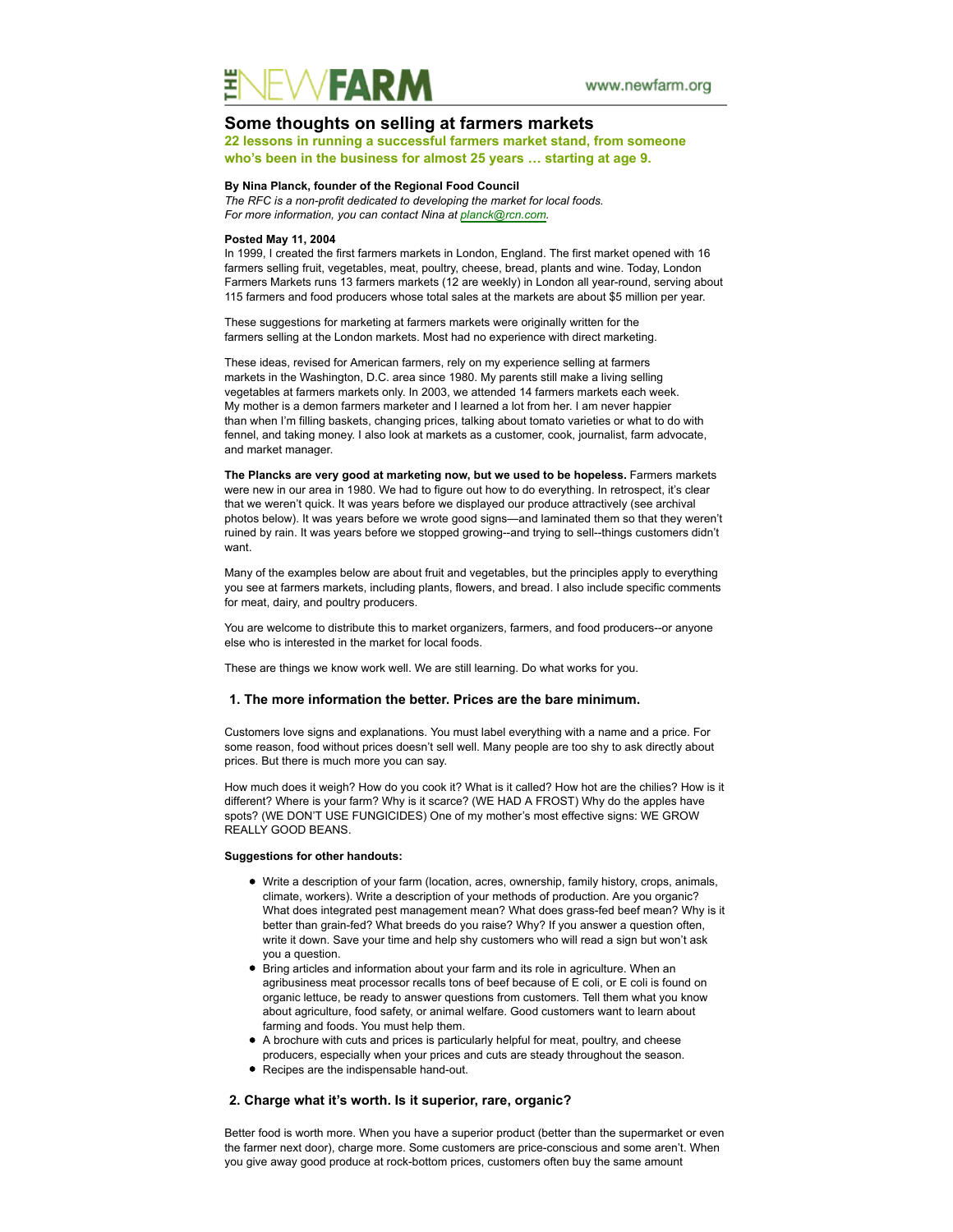anyway. The refrigerator is only so big and a family only eats so much.

If your product is rare (a scarce variety or the only one on the market), charge what it's worth. If your product is organic, price accordingly.

Customers do expect value for money. Give them bargains when you have a lot of something, or if it's inferior (too small or slightly bruised or too old).

When you do have a bargain price, promote it with large signs, visible placement, multiple locations, and polite suggestions.

Offer discounts for volume. We typically sell squash and zucchini for \$1.60/lb, or, when it's scarce, \$2/lb. That's not cheap. But if you buy 5 lbs or more, it's \$1/lb. We also sell slightly more than 5 lbs in a gallon basket for \$5. We move a lot of squash that way to price-conscious shoppers who like squash. We still get top price from the people who want just three zucchini.

## **3. Value for money is always right.**

It's not a question of high or low prices. A good market—and a good stand—has high-end treats, less expensive foods in larger quantities, and items in between. It's a question of the right price. Your prices may change during the market, from week to week, and throughout the season. Don't be afraid to change prices. When you do, you must change the sign immediately and tell all your staff. It helps to make an announcement about a price reduction as you change the sign. People like to know.

If it doesn't sell, the price is probably wrong. Or the customer does not want that product, or isn't attracted by the way you're selling it.

#### **4. Give samples.**

People love to try things. Teach them about your favorites. If you're tired of Golden Delicious apples and prefer Mutsus, say so. Twenty years ago we started to teach people that pickling cucumbers are wonderful in salads. They have thinner skins and better flavor than standard American cucumbers. We kept searching for new varieties. Now we grow Armenian, European, and Middle Eastern types which are better yet. We sample them all and many people tell us they are the best they've tried.

I often give away a new variety, such as the fluorescent purple eggplant Neon, just to encourage customers to try unusual things.

### **5. Suggest ideas—especially when it's familiar or in surplus.**

People often just don't know what to do with things they see. Tell them how you like to cook it. They often want to try something new, especially with familiar, well-supplied vegetables like zucchini.

When you have a glut, customers feel overwhelmed by the surplus and ever-lower prices won't inspire them. You must give them more ideas. Such as:

Go beyond zucchini bread! Try zucchini soup, zucchini pasta, zucchini frittata, grilled zucchini. For a simple and beautiful dish, peel zucchini with a vegetable peeler and dress with olive oil, lemon, parmesan and pepper—zucchini carpaccio.

Another good sign: HOW to MAKE the MOST of a SURPLUS. Here you tell them how to preserve things easily and on short notice. For example, when I come home with more fresh herbs than I know I can use in three days, I toss them in the food processor with olive oil and salt. Thick or thin, the herb paste is great on vegetables, bread, fish, poultry, and meat.

#### **6. Eat your own food.**

Nothing is more discouraging to me than hearing 'I don't know what it tastes like' from a farmers' market worker. All staff—those who work on the farm and those who only sell at farmers markets —should eat the food. Restaurant staff have wine and food tastings for staff so they can answer diners' questions fully and—yes—subjectively.

#### **7. Give customers personal opinions.**

You must be able to answer objective questions—is this apple sweet or tart, does this onion store well, is this cut of meat good for the grill? However, customers also appreciate personal comments. If you have favorites, say so. If the customer is asking about apples but you don't especially like apples, be honest ('I'm not a great apple eater, but people say these have the strongest flavor') and stick to objective descriptions ('Good for baking'). The customer will admire you for it.

# **8. Tell them how to keep it.**

No one likes to waste good food (or flowers). If you tell customers how to keep what they buy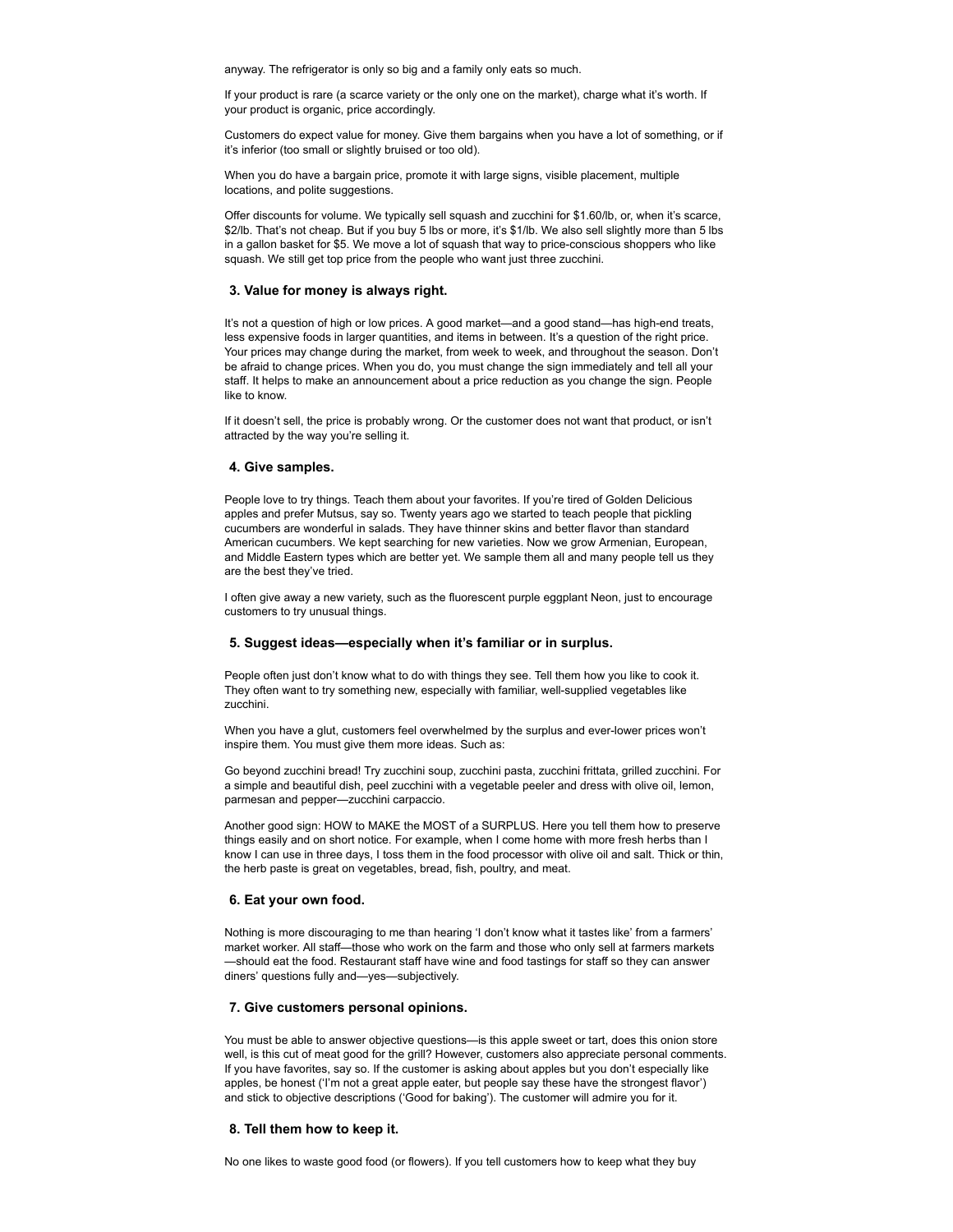fresher longer, they won't fret about buying too much. For example, make a sign saying:

# **HOW to KEEP LETTUCE**

Wash, spin dry, and wrap it in a damp kitchen towel in the fridge for several days.

# **9. Quality is everything.**

Ultimately, farmers markets will not succeed simply because we are farmers and the folks down the road are not. They will succeed because the produce is superior to what consumers can buy elsewhere and the price is right. If your peaches are green or mealy, your corn is immature, your beans are tough, your meat is poorly packaged, your bread is stale, your lettuce is wilted, or your tomatoes are tasteless, customers won't come back. Taste your products. Do they measure up?

In a customer survey we've taken at a popular London farmers' market, freshness and quality were the top things customers volunteered in answer to the question: What's good about a farmers' market?

No other answer—not meeting the farmer, not saving family farms—came close. Customers did cite these (and other) considerations, such as organic foods. Value for money was also at the top. But freshness and quality were tops—and freshness is really a form of quality. Which means that quality and value for money are the main reasons people come to market.

We are lucky that farmers' market customers are discerning: that's why they shop at the farmers' market. But with regular exposure to fresh, seasonal, high-quality produce, they will become more discerning, not less. You cannot give them the same old apples week after week, or uneven quality, or bad prices—and expect them to come back simply because you are a farmer. They will shop elsewhere.

### **10. Choose good varieties and breeds.**

Supermarkets offer the same cosmetically perfect bland foods, from apples to bread to cheese. We need to offer something better, and different. The sweetest strawberries, hand-made bread, pastry with real butter, raw honey, fresh eggs, marbled, well-hung beef.

I don't believe there is a better-tasting strawberry than Earliglow. It is smaller than other commercial varieties, and its season is early, but we charge more for Earliglows than most farmers do for varieties I find sour and watery. If you grow a good variety or raise a good breed with some noticeable downside (Earliglows are small), don't hide it. Explain it.

For processed foods, use good ingredients and tell customers why your jam or cheese or bread is different—it's hand-made, cured properly, or not treated with chemicals.

Flavor is the most important quality in food. But there are other ways to distinguish your product from the supermarkets. It should be fresher because it hasn't traveled far. It should be exactly the right maturity and texture—something supermarkets often get wrong because of transportation needs (hard pears, mealy tomatoes). Rarity itself can be a virtue. Grow traditional and unusual varieties and breeds.

If your product has any good quality—plum tomatoes makes thick sauce, a breed of beef is good on the grill because it's lean, a donut peach is easy to peel—say so.

# **11. Have something to sell all season.**

This is especially critical for fruit and vegetable farmers. It's not worth coming to market only to sell asparagus for three weeks a year. To make a good return from markets, you need to have spring, summer, autumn, and winter crops. Extend the season with covers, by growing cold weather crops, or planting several batches of carrots for a steady supply of young carrots if they are popular. If you want to sell seriously at markets, you may need to change your growing patterns.

# **12. Sell a variety of products.**

A stand with one product (only sausages, potatoes, or juice) holds the attention of customers for only a moment: either they want the one thing you have to sell or they don't. Sell a variety: many different vegetables, even in small quantities, flavors of juice, cuts of meat. Customers will stay longer and spend more.

## **13. Bags.**

Place bags everywhere within easy reach of customers. Customers are blind when it comes to bags. This is a farmers' market mystery.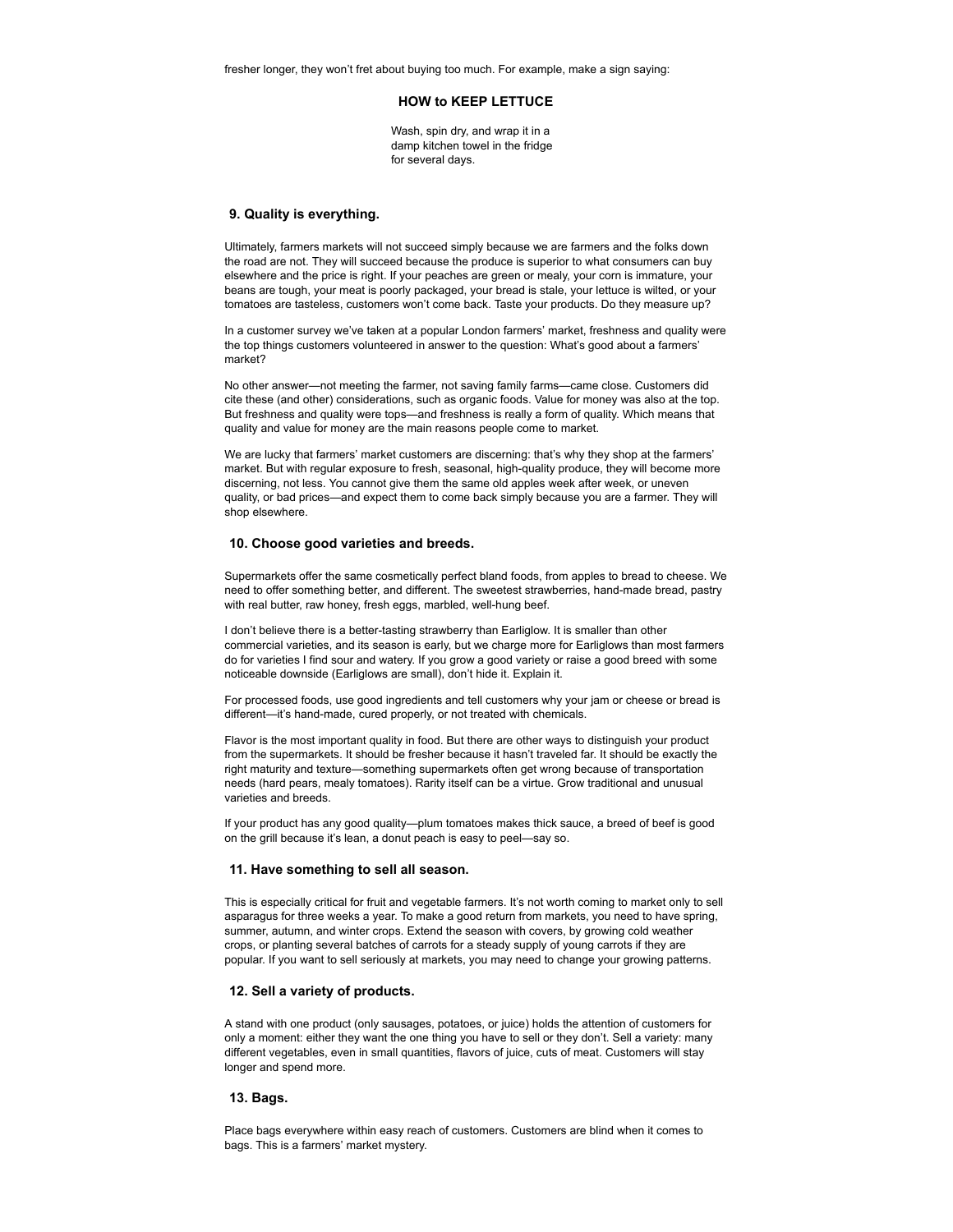# **14. Work with the manager**

If you have a problem or suggestion, tell the manager. Are the market hours right? Do you have requests from customers for something no producer is supplying? Tell the manager about your farm. The manager serves you and represents you to the public.

#### **15. Cultivate regular, loyal customers.**

We aim to build a base of customers who shop regularly at farmers markets. We don't want 10,000 one-time-only purchases from the occasional passer-by. We want 100 people to shop 100 times at farmers markets. Or 1,000 people to make 10 purchases. We want people to come to market to spend \$10 – 40, not \$2.50. That means people who are doing the weekly shopping at the farmers' market, often for a family, week in, week out. This usually means people who come for quality, not for rock-bottom prices.

You must remind customers that the market is open every week. Encourage them to bring friends, colleagues, family, and neighbors to the market. Tell them about other farmers markets you attend.

## **16. Pile it high and fill it up.**

You must restock constantly. Consider carefully who takes money and who restocks at market. Some people are better at one job than the other.

# **The Smallest-Container Rule**

The produce you have should always be in the smallest container in which it fits. If you start out with a crate of apples, keep it full throughout the whole market. If you have only half a crate left, find a smaller basket. By the end of market we often have one fennel bulb in a small basket, a few bell peppers in a quart box, squash in a gallon basket. Customers dislike buying the last of anything—it looks like the dregs. The smaller container looks like abundance.

### **17. Don't be afraid of competition.**

A good market has a balance of producers with a balance of produce and prices. Good markets shouldn't have too many producers or too many large operations. For one thing, such markets become impersonal. There shouldn't be more producers than the customers can support, or more producers of one food than demand for it. But the best markets have plenty to offer customers.

Farmers markets are a basic form of cooperative. You all agree to sell by the rules for a few hours each week agree. You are stronger together than alone. Why?

Every market needs a critical mass of producers or customers won't bother to come to market. They'll go to the supermarket instead, where they know they can 'get everything.' To attract good customers, the pork farmer needs the vegetable farmer, the honey seller needs the baker, and the egg producer needs the fruit grower. Imagine how little business we would do if each stall were on its own street corner instead of all gathered together at the farmers' market! Regular customers especially expect to be able to do a full week's shopping. Regular customers spend more money than passers-by.

This also means that one vegetable or fruit stall is not enough. Customers want—and deserve—a mix of produce, prices and styles. No farmer is guaranteed a monopoly. It seems like a paradox: at market, the farmers need each other—and they also compete with each other. So how do you compete? Specialize. Do what you're good at. Tell the customers why you're different and better. Set your own standards. Always charge what it's worth.

We faced new competition in those early years, and we still do. If a farmer is out-selling, underpricing, or out-producing you, these are things you can do:

- **You can compete on price.** This has limited usefulness. Many farmers at the London markets know markets that collapsed under competitive price-cutting. The farmers' market has to work for all the farmers. Customers will not come to a market with only one stall still standing after a price war. Price-cutting for the sole purpose of grabbing market share—i.e., to drive the other producers out until you are the last one standing—is not the answer. It's anti-social, it rejects the cooperative spirit among producers, and in the long run, it's self-defeating. It does not mean that each customer buys more. It leaves every farmer with lower sales. It does not attract or maintain regular customers. It is the lazy way to compete —customers want freshness, quality, and value. Give it to them.
- **You can compete on quality**. You can stop using sprays or grow a better-tasting vegetable or even a slightly different product: in Virginia, we grew smaller melons when we were out-produced on the standard large melon by warmer farms with sandier soil. People living alone preferred a one- or two-serving melon. You could grow baby leeks or red lettuce instead.
- **You can sell that item at another farmers' market.** The more markets you attend, the more choices you have, and the better you will know what sells where, what competition you can beat, and what your niche is.
- **You can stop competing and sell something else.** Find your niche. You don't have to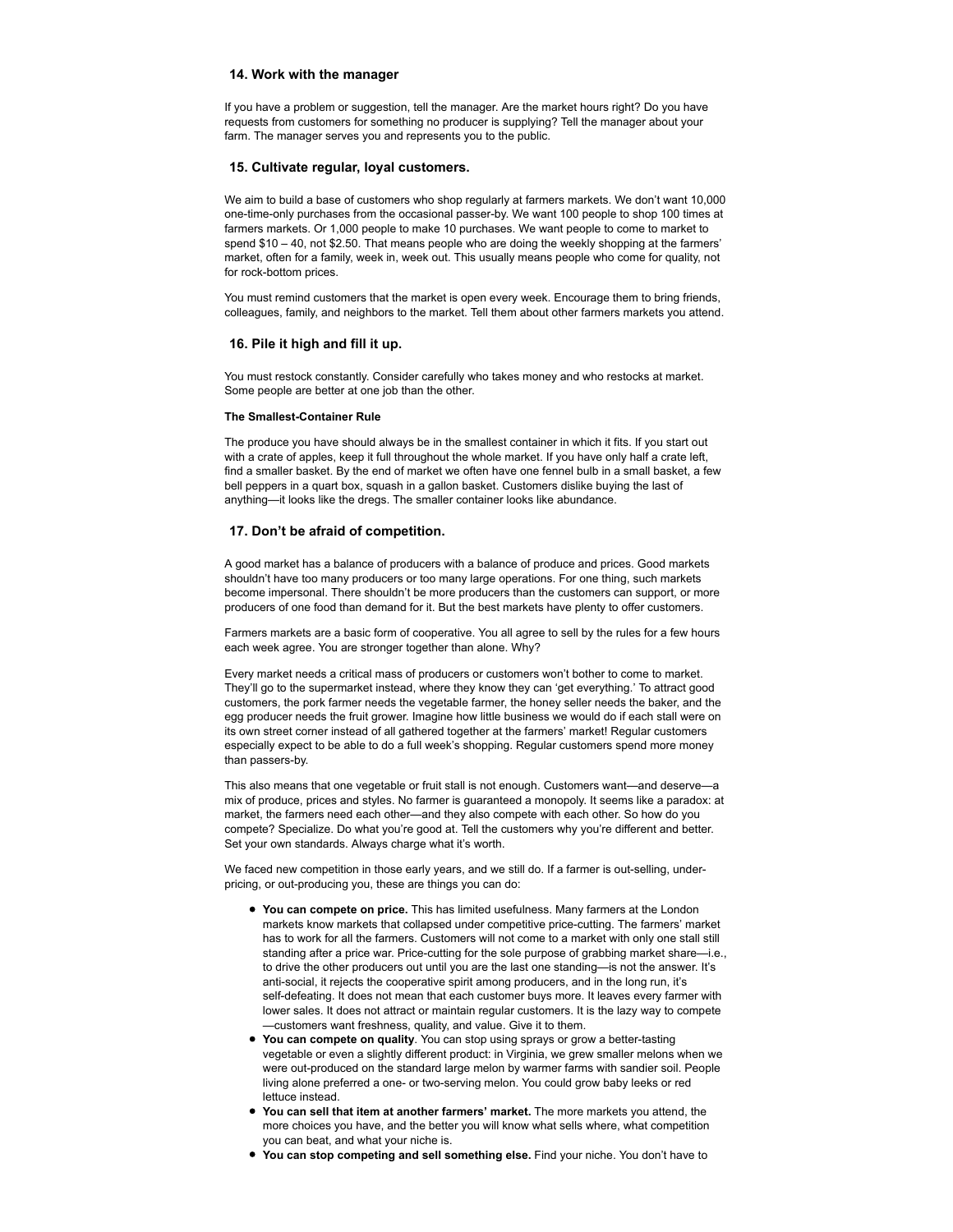grow what your neighbor is growing. Specialize and diversify.

**You can perfect your act.** This is marketing. That means better signs, better sales, nicer and faster people serving customers, a better display, more recipes and samples. If you need to sell a lot of eggplant, put it in four places. Put produce in different boxes and baskets. Use creative pricing (not under-pricing).

In the long run, the answer to competition is stability. The goal at any farmers market serving producers and consumers. Ideally this is accomplished through a regional network of markets managed by the same organization. That means enough markets for the producers, enough producers at each market, and enough choice for customers. Each producer's business becomes more stable as the markets become more regular.

Stability doesn't mean that in five years you will be growing what you're growing today, or that customers will buy it. See the rest of these notes: you will grow new things, try new sales techniques, get more customers, and learn things from new producers. (There will be new producers.)

The early stages of a new farmers' market can be hard for everybody, including market organizers, producers, and customers. It is not stable from the very beginning. But it will be, if market organizers and producers are patient.

## **18. Make chilled foods visible.**

Meat, poultry, dairy, and egg producers, and those selling chilled processed food like egg pasta, have particular challenges in display. You need to show off your food just as the peach and tomato farmers do, piled high and colorful and seductive. Sometimes a meat or poultry farmer seems to be selling nothing at all. There is a sign with prices—or should be—but no food in sight.

At many farmers markets, including London Farmers Markets, there is access to electricity. Farmers use chilled glass display cabinets, which look beautiful and allow them to sell fresh meat, sausages, meat pies, smoked fish, cheese, and more.

Meanwhile, most producers sell fresh or frozen meat from plastic cooler chests. No one can see the lovely foods. They can't choose their own. They can't browse without making a commitment, and they find that embarrassing. These are all barriers to more sales.

I admire the set-up of a buffalo producer, Cibolla, who sells at the Falls Church Farmers' Market in Virginia. Cibolla has created the sense of a butcher shop in the open air. They have created a U-shaped stand to invite customers in without making a commitment, so browsing is possible. Customers are invited to rummage through the plastic bins for frozen meat, so self-selection is possible. (Their marketing materials are also excellent.) One improvement they might consider: a nice color photo of each cut on the chest. The white plastic containers aren't very distinctive.

# **19. Bring photos of your farm.**

Bring not only your food, but also your farm to market. Pictures of crops, animals, processing (say, making cheese), and workers with crops and animals are interesting and charming to non-farmers and bring life to your stand. Pictures also reinforce the message that we are all linked to farmland through food.

## **20. Be cheerful and active.**

A bored, sullen person behind the counter is fatal. Without being a hyper sales-monster, be enthusiastic and friendly. You must move about the stand. Walk to the front of your stand every ten minutes for the customer's view. Pick up trash, even if it's not yours. You must demonstrate your high opinion of your products. You cannot be ignorant about products. You must give customers a reason to buy. Avoid sarcasm, indifference, smoking, music, and the impression 'I just work here.'

#### **21. Perfect your marketing equipment.**

Growing vegetables or raising animals is only half the battle. Do not neglect the infrastructure of marketing. Have a good sign box with magic markers, blank paper, tape. We organize signs by product in a small plastic recipe box. The PEPPERS file, for example, contains all the pepper signs (bell, hot, frying) with various prices and quantities. When you get to market, you need only choose the sign you need.

Our market report tells how much you brought, what price you sold it at, and when it sold out. When we're loading for next week's market, we have a good idea of what the market can sell. We refer to the market reports year after year.

Bring enough change to get you through the early \$20 bills. Experiment with tarps until you find the right one. Bring wet towels to keep lettuce from wilting in the heat. Use white side tarps to keep everything shady. Make sure every market has the baskets, boards, and tables it needs. (We use a check list.) Our marketing equipment is modular; it works at every market. Usually it has two purposes: it's part of the load itself and it becomes part of the display.